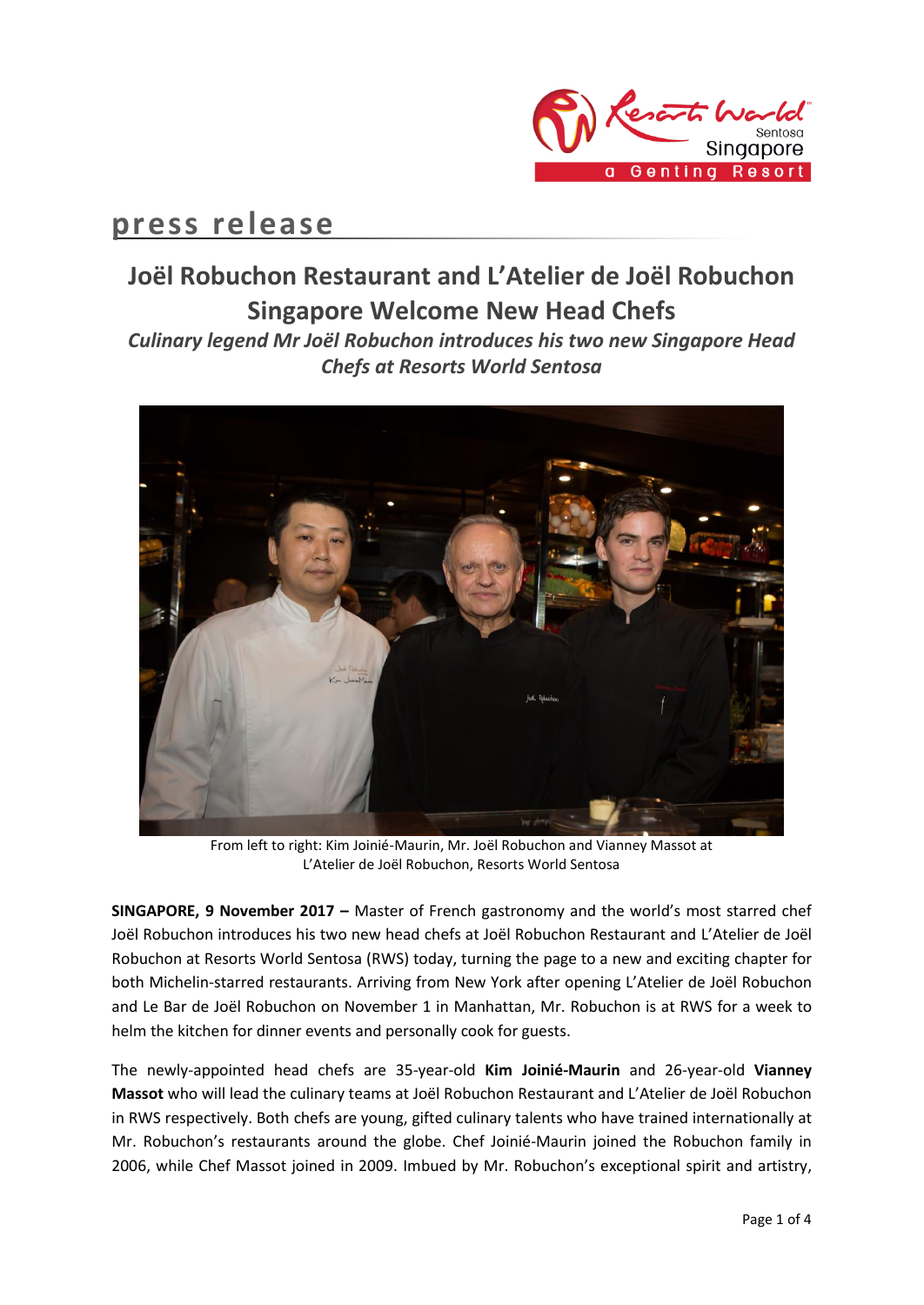the two chefs will be offering guests the acclaimed French nouvelle cuisine of Mr. Robuchon at both Michelin-decorated restaurants.

The appointments of Chef Joinié-Maurin and Chef Massot to helm both restaurants also reflect Mr. Robuchon's commitment to nurturing a new generation of chefs and his belief in leadership succession for the Joël Robuchon group.

Kim Joinié-Maurin, Chef de Cuisine of Joël Robuchon Restaurant said: "I have learnt a lot from Mr. Robuchon and my colleagues at the Joël Robuchon restaurants in Las Vegas and Singapore over the past 11 years. Having been in Singapore since 2011, I am excited at taking on the role of Chef de Cuisine in a country that I love and a restaurant that is very close to my heart. I am deeply appreciative of the confidence that management has in me to deliver the outstanding and quintessential Joël Robuchon experience that has amazed diners across the world."

Vianney Massot, Chef de Cuisine of L'Atelier de Joël Robuchon said: "I am looking forward to contributing to the excellent culinary team here in Singapore. As I was here in 2011 to support the opening of the RWS restaurants, it feels wonderful to return to a familiar place. I will endeavor to delight guests with the renowned theatrical dining experience and interactive open-kitchen concept that is signature of L'Atelier de Joël Robuchon."

"I have full confidence in Chef Joinié-Maurin and Chef Massot in taking both restaurants to new and greater culinary heights. Both are among the best and most promising talents in my international team who are more than able to carry on the success and astound diners with our distinguished cuisine which many around the world have fallen in love with," said Mr Joël Robuchon, chef and founder of the Joël Robuchon group of restaurants.

Joël Robuchon Restaurant and L'Atelier de Joël Robuchon are located on Level 1, Hotel Michael in Resorts World Sentosa. For reservations, please call **(65) 6577 7888** or email **[Robuchon@RWSentosa.com](mailto:Robuchon@RWSentosa.com)**.

- Ends -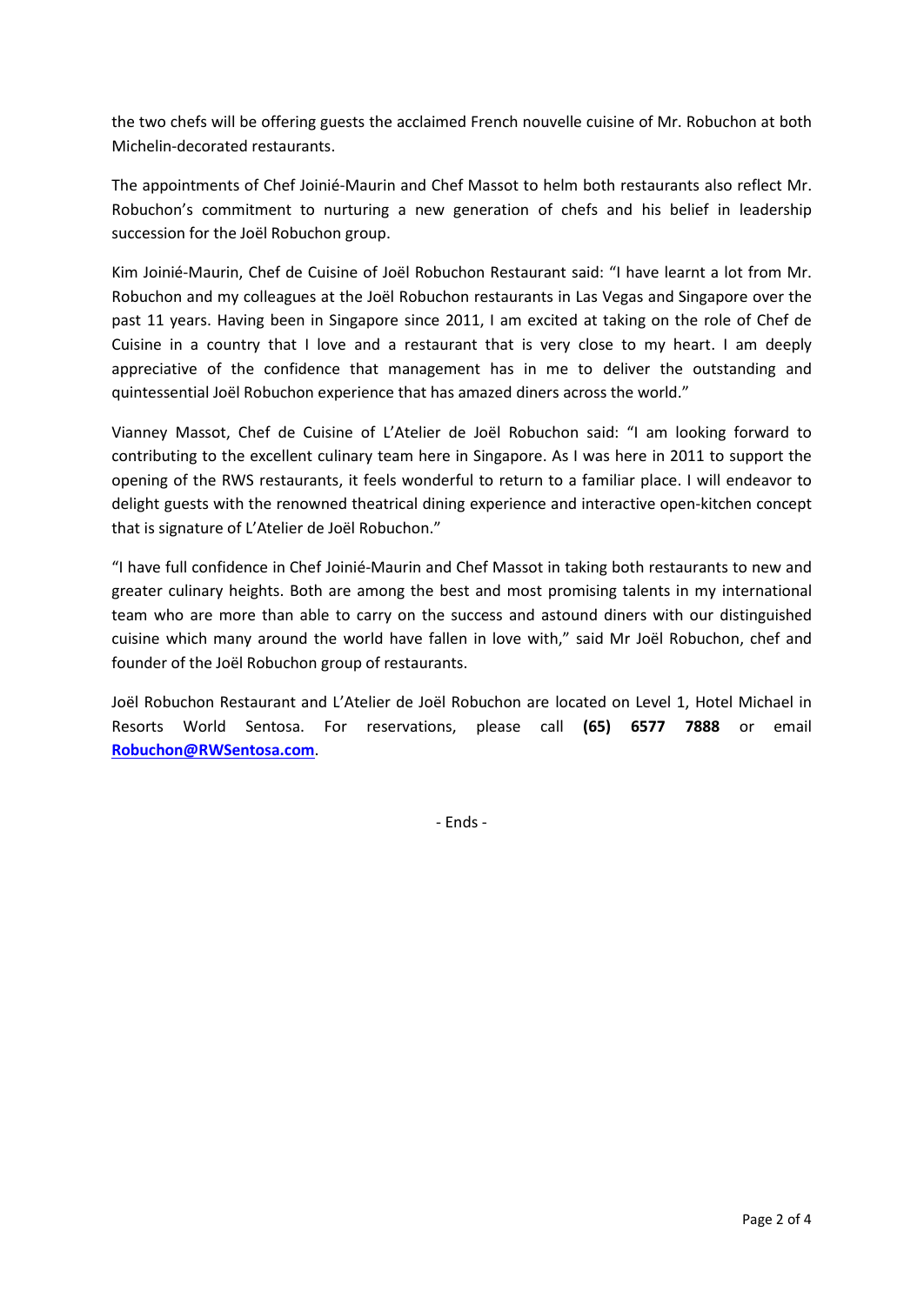## **Profile of Kim Joinié-Maurin Chef de Cuisine, Joël Robuchon Restaurant (Three Michelin Stars), Resorts World Sentosa**

Born and raised in Southwest of France, Kim Joinié-Maurin devoted himself to the culinary world of French fine-dining from the age of 18. In his early career, he trained at some of the finest and most iconic restaurants in France. These included Café de Paris in Monaco, the renowned Au Crocodile (One Michelin Star) in Strasbourg, France which was then helmed by acclaimed Chef Emile Jung, and L'Arpège in Paris (Three Michelin Stars) by Chef Alain Passard.

In 2006, he uprooted from Europe when he was presented with the opportunity to be part of the opening team of Mr. Joël Robuchon's first United States restaurant in Las Vegas. After five years with the restaurant which was rated Three Michelin stars, he took up the new challenge of launching Mr. Joël Robuchon's restaurant in Singapore. As the Sous Chef at Resorts World Sentosa's Joël Robuchon Restaurant since 2011, Chef Joinié-Maurin has been an instrumental member of the stellar culinary team. In his new appointment as the restaurant's Chef de Cuisine from November 2017, he will be stepping up to lead the culinary team. Backed with 11 years of experience working at Joël Robuchon Restaurant, his strong culinary expertise and management skills place him in an excellent position to uphold the restaurant's standards.

### **Profile of Vianney Massot**

## **Chef de Cuisine, L'Atelier de Joël Robuchon (Two Michelin Stars), Resorts World Sentosa**

Vianney Massot's culinary adventure is nothing short of intense and exciting. With a decade of experience, the young and passionate chef has worked with the most esteemed chefs in Michelinstarred establishments throughout this time. He started as an apprentice cook at Le Bristol Paris and the hotel's Restaurant Epicure under the celebrated Chef Eric Frechon from 2007 to 2009, during which the restaurant received Three Michelin stars. Chef Massot then joined the Joël Robuchon family in late 2009 at Two Michelin-starred La Table de Joël Robuchon in Paris. Over the course of the past 8 years, he has been called upon to support the grand openings of new Joël Robuchon restaurants around the world. These included both Joël Robuchon Restaurant and L'Atelier de Joël Robuchon at Resorts World Sentosa, Robuchon au Dôme in Macau and L'Atelier de Joël Robuchon Etoile in Paris in 2011. He also worked alongside other talented chefs from the Joël Robuchon family to cook at high profile events, such as at L'Atelier de Joel Robuchon in Hong Kong and the Veuve Clicquot mansion in Reims.

From 2011 to 2014, he assisted with the research and development of new recipes for the Joël Robuchon restaurants worldwide at Mr. Robuchon's experimental kitchen in Paris. In addition, he was involved in the formulation of recipes for the cookbook "Food & Life" by Mr. Joël Robuchon and Dr. Nadia Wolf which celebrates delicious and healthful cuisine and published by Assouline in 2014. Chef Massot recently moved to Singapore from the Three Michelin-starred Robuchon au Dôme in Macau where he was Second de Cuisine, and after spending two years as Sous Chef at Restaurant Joël Robuchon in Bordeaux.